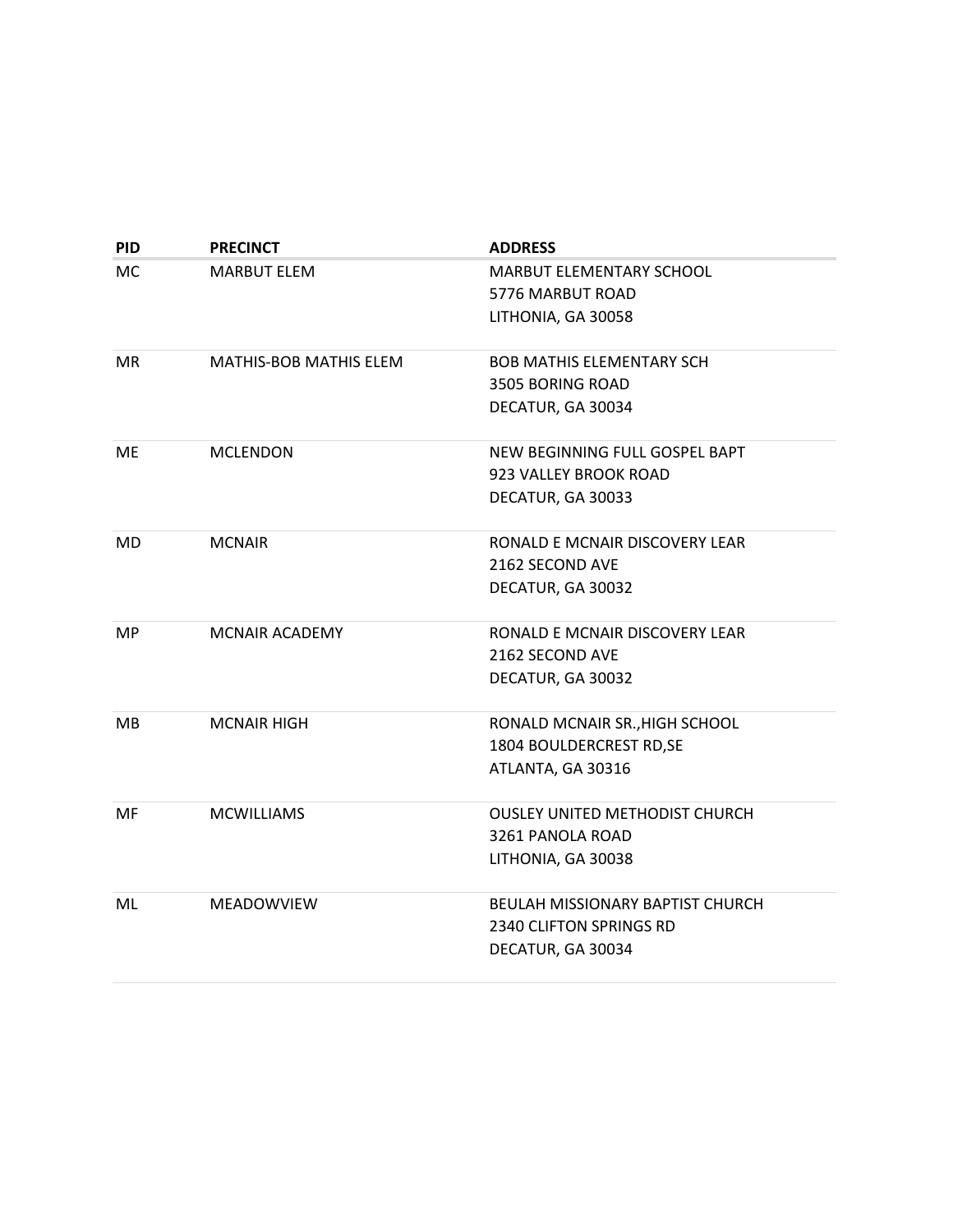| <b>PID</b> | <b>PRECINCT</b>          | <b>ADDRESS</b>                        |
|------------|--------------------------|---------------------------------------|
| MG         | <b>MEDLOCK</b>           | INTERNATIONAL COMMUNITY SCHOOL        |
|            |                          | 2418 WOOD TRAIL LANE A                |
|            |                          | DECATUR, GA 30033                     |
|            |                          |                                       |
| <b>MN</b>  | <b>MEMORIAL SOUTH</b>    | DUNAIRE ELEMENTARY SCHOOL             |
|            |                          | 651 INDIAN CREEK DR B                 |
|            |                          | STONE MOUNTAIN, GA 30083              |
| МT         | METROPOLITAN (ATL)       | FIRST ICONIUM BAPTIST CHURCH          |
|            |                          | 542 MORELAND AVE SE                   |
|            |                          | ATLANTA, GA 30316                     |
| MН         | <b>MIDVALE ELEM</b>      | MIDVALE ELEMENTARY SCHOOL             |
|            |                          | 3836 MIDVALE ROAD                     |
|            |                          | TUCKER, GA 30084                      |
| MW.        | <b>MIDVALE ROAD</b>      | <b>HENDERSON MILL ELEMENTARY SCH</b>  |
|            |                          | 2408 HENDERSON MILL RD                |
|            |                          | ATLANTA, GA 30345                     |
|            |                          |                                       |
| MO         | <b>MIDWAY</b>            | PEACHCREST ELEMENTARY SCHOOL          |
|            |                          | 1530 JOY LANE                         |
|            |                          | DECATUR, GA 30032                     |
| MI         | <b>MILLER GROVE</b>      | <b>OUSLEY UNITED METHODIST CHURCH</b> |
|            |                          | 3261 PANOLA ROAD                      |
|            |                          | LITHONIA, GA 30038                    |
| MZ.        | <b>MILLER GROVE HIGH</b> | MILLER GROVE HIGH SCHOOL              |
|            |                          | 2645 DEKALB MEDICAL PARKWAY           |
|            |                          | LITHONIA, GA 30058                    |
|            |                          |                                       |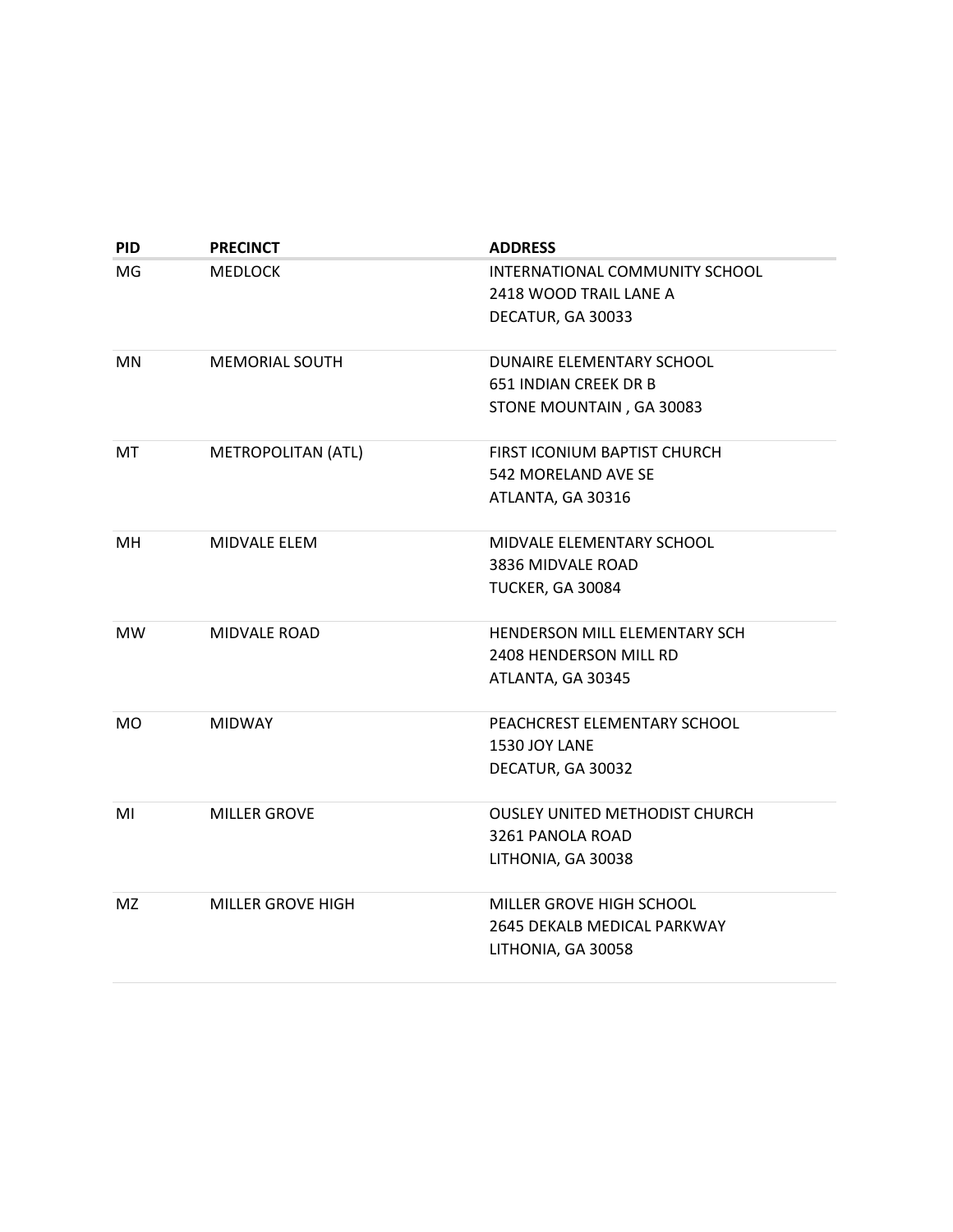| <b>PID</b> | <b>PRECINCT</b>                | <b>ADDRESS</b>                       |
|------------|--------------------------------|--------------------------------------|
| MV.        | MILLER GROVE ROAD              | <b>BIG MILLER GROVE BAPTIST CHUR</b> |
|            |                                | 3800 MILES E FOWLER WAY              |
|            |                                | LITHONIA, GA 30038                   |
| MA         | MILLER-ELDRIDGE L MILLER ELEM  | WHITE OAK HILLS BAPTIST CHURCH       |
|            |                                | 5171 REDAN RD A                      |
|            |                                | STONE MOUNTAIN, GA 30088             |
| MJ         | <b>MONTCLAIR ELEM</b>          | MONTCLAIR ELEMENTARY SCHOOL          |
|            |                                | 1680 CLAIRMONT PLACE, NE             |
|            |                                | ATLANTA, GA 30329                    |
| MU         | <b>MONTGOMERY ELEM</b>         | <b>MONTGOMERY ELEMENTARY SCHOOL</b>  |
|            |                                | 3995 ASHFORD DUNWOODY RD             |
|            |                                | ATLANTA, GA 30319                    |
| МK         | MONTREAL                       | LAWRENCEVILLE ROAD UNITED METHODIST  |
|            |                                | <b>CHURCH</b>                        |
|            |                                | 3142 LAWRENCEVILLE HWY A             |
|            |                                | TUCKER, GA 30084                     |
| MQ         | <b>MOUNT VERNON EAST (DUN)</b> | ALL SAINTS CATHOLIC CHURCH           |
|            |                                | 2443 MT VERNON ROAD                  |
|            |                                | DUNWOODY, GA 30338                   |
| <b>MS</b>  | MOUNT VERNON WEST (DUN)        | DUNWOODY HIGH SCHOOL                 |
|            |                                | <b>5035 VERMACK ROAD</b>             |
|            |                                | DUNWOODY, GA 30338                   |
| HН         | NARVIE J HARRIS ELEM           | NARVIE J HARRIS ELEMENTARY SCH       |
|            |                                | 3981 MCGILL DRIVE                    |
|            |                                | DECATUR, GA 30034                    |
|            |                                |                                      |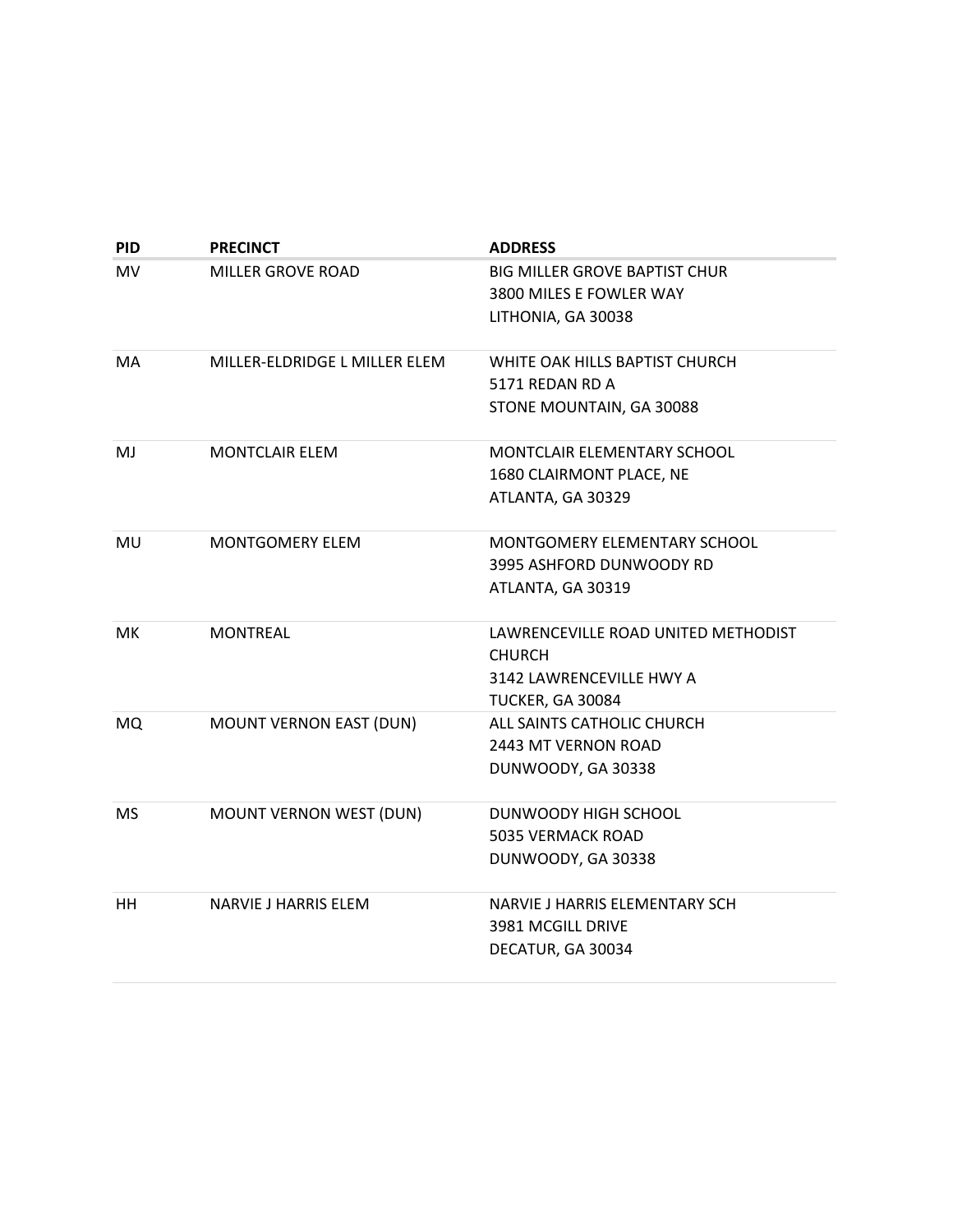| <b>PID</b> | <b>PRECINCT</b>              | <b>ADDRESS</b>                    |
|------------|------------------------------|-----------------------------------|
| NB.        | <b>NORTH DECATUR</b>         | NORTH DECATUR PRESBYTERIAN CHU    |
|            |                              | 611 MEDLOCK ROAD                  |
|            |                              | DECATUR, GA 30033                 |
|            |                              |                                   |
| ΝC         | <b>NORTH HAIRSTON</b>        | STONE MILL ELEMENTARY SCHOOL      |
|            |                              | 4900 SHEILA LN RM B               |
|            |                              | STONE MOUNTAIN, GA 30083          |
| <b>NF</b>  | <b>NORTH PEACHTREE (DUN)</b> | CROSSROADS CHURCH OF DUNWOODY     |
|            |                              | 4805 TILLY MILL RD                |
|            |                              | DORAVILLE, GA 30360               |
| <b>ND</b>  | <b>NORTHLAKE</b>             | <b>BRIARLAKE BAPTIST CHURCH</b>   |
|            |                              | 3715 LAVISTA ROAD                 |
|            |                              | DECATUR, GA 30033                 |
| <b>OA</b>  | OAK GROVE ELEM               | OAK GROVE ELEMENTARY SCHOOL       |
|            |                              | 1857 OAK GROVE ROAD               |
|            |                              | ATLANTA, GA 30345                 |
|            |                              |                                   |
| OV         | <b>OAK VIEW ELEM</b>         | OAK VIEW ELEMENTARY SCHOOL        |
|            |                              | 3574 OAKVALE RD                   |
|            |                              | DECATUR, GA 30034                 |
| OВ         | <b>OAKCLIFF ELEM</b>         | <b>OAKCLIFF ELEMENTARY SCHOOL</b> |
|            |                              | 3151 WILLOW OAK WAY               |
|            |                              | DORAVILLE, GA 30340               |
| OK         | <b>OAKHURST (DEC)</b>        | OAKHURST BAPTIST CHURCH           |
|            |                              | 222 EAST LAKE DR                  |
|            |                              | DECATUR, GA 30030                 |
|            |                              |                                   |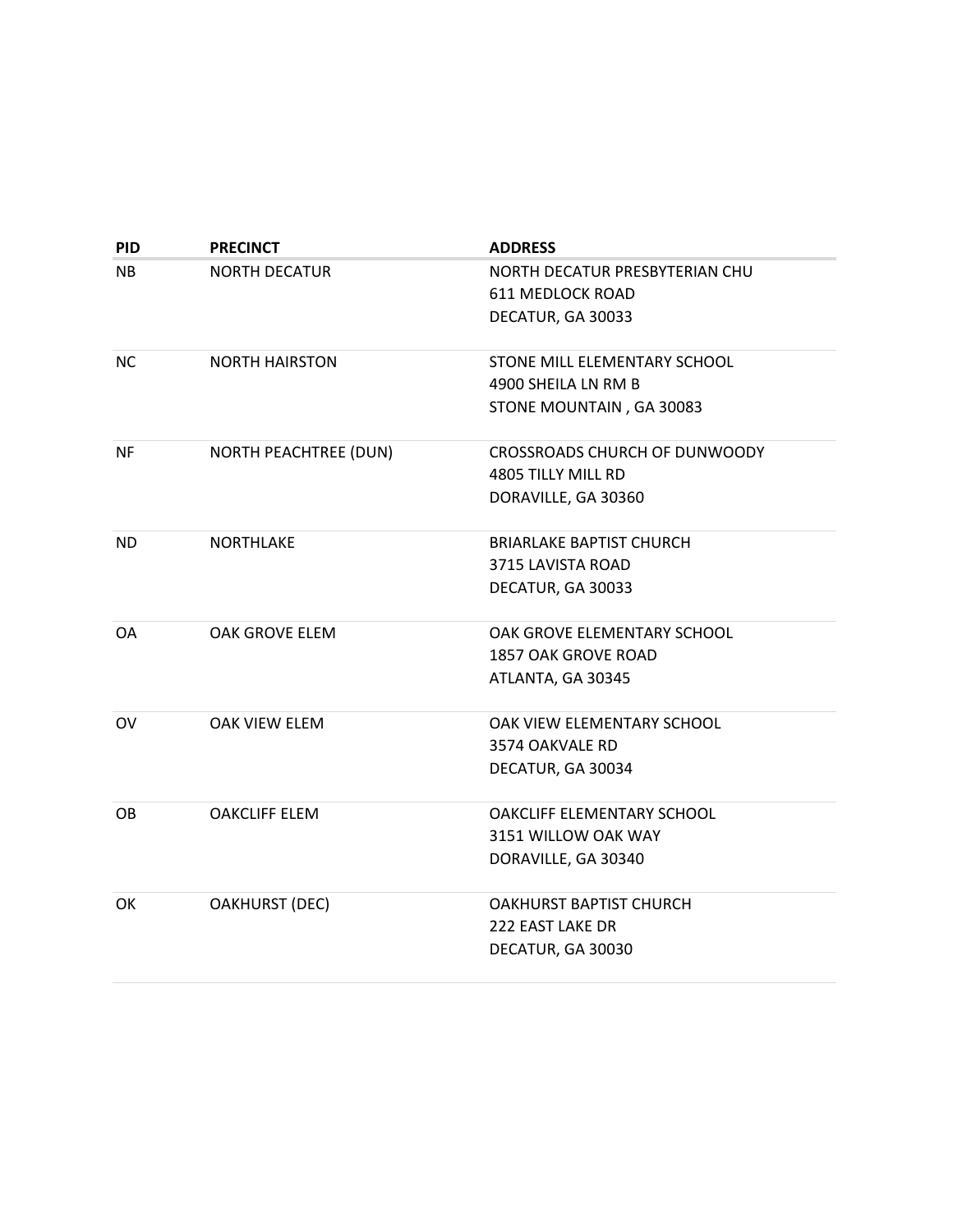| <b>PID</b> | <b>PRECINCT</b>        | <b>ADDRESS</b>                      |
|------------|------------------------|-------------------------------------|
| PH.        | <b>PANOLA</b>          | REDAN ELEMENTARY SCHOOL             |
|            |                        | 1914 S STONE MOUNTAIN LITHONIA RD A |
|            |                        | LITHONIA, GA 30058                  |
|            |                        |                                     |
| <b>PR</b>  | PANOLA ROAD            | MILLER GROVE HIGH SCHOOL            |
|            |                        | 2645 DEKALB MEDICAL PARKWAY         |
|            |                        | LITHONIA, GA 30058                  |
| PI         | PANOLA WAY ELEM        | PANOLA WAY ELEMENTARY SCHOOL        |
|            |                        | 2170 PANOLA WAY COURT               |
|            |                        | LITHONIA, GA 30058                  |
|            |                        |                                     |
| PA         | <b>PEACHCREST</b>      | PEACHCREST ELEMENTARY SCHOOL        |
|            |                        | 1530 JOY LANE                       |
|            |                        | DECATUR, GA 30032                   |
|            |                        |                                     |
| PB         | PEACHTREE MIDDLE (DUN) | PEACHTREE JUNIOR HIGH SCHOOL        |
|            |                        | 4664 N PEACHTREE ROAD               |
|            |                        | DUNWOODY, GA 30338                  |
| PE         | PINE LAKE (PIN)        | THE CLUB HOUSE                      |
|            |                        | <b>300 CLUB HOUSE DR</b>            |
|            |                        | PINE LAKE, GA 30072                 |
|            |                        |                                     |
| <b>PN</b>  | <b>PINEY GROVE</b>     | <b>GREATER PINEY GROVE BAPTIST</b>  |
|            |                        | 1879 GLENWOOD AVE                   |
|            |                        | ATLANTA, GA 30316                   |
| <b>PF</b>  | PLEASANTDALE ROAD      | REID H. COFER LIBRARY               |
|            |                        | 5234 LAVISTA RD A                   |
|            |                        |                                     |
|            |                        | <b>TUCKER, GA 30084</b>             |
|            |                        |                                     |

**June 14, 2022** – This report is based on approved polling places as of the date of publishing and is subject to change. Contact Voter Registration & Elections at voterreg@dekalbcountyga.gov to determine any pending precinct changes.

| www.dekalbvotes.com |
|---------------------|
| $(404)$ 298-4020    |

4380 Memorial Drive, Ste 300 Decatur, GA 30032-1239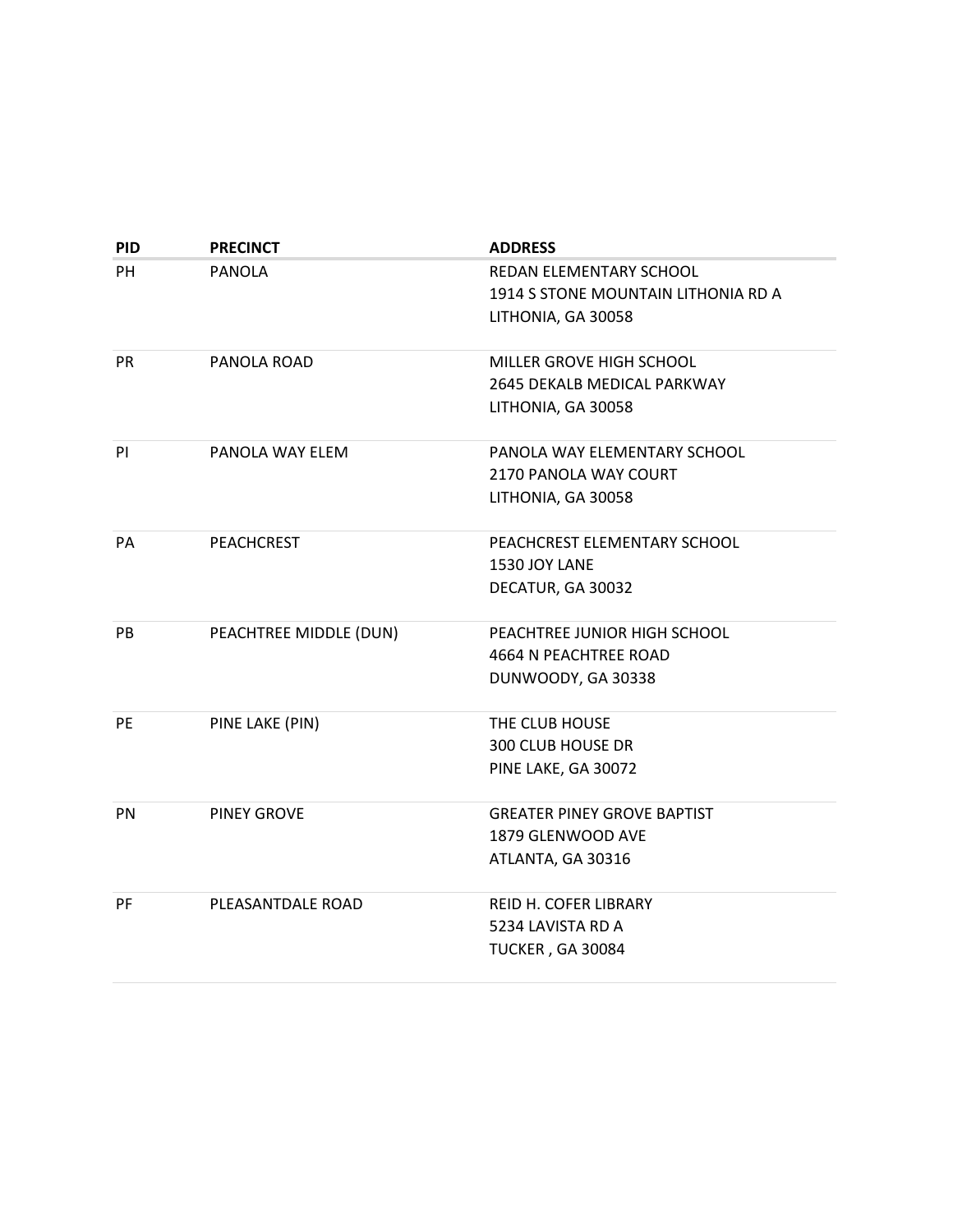| <b>PID</b> | <b>PRECINCT</b>       | <b>ADDRESS</b>                    |
|------------|-----------------------|-----------------------------------|
| PG         | PONCE DE LEON (DEC)   | FIRST CHRISTIAN CHURCH OF DECATUR |
|            |                       | 601 W PONCE DE LEON AVE           |
|            |                       | DECATUR, GA 30030                 |
|            |                       |                                   |
| PC         | <b>PRINCETON ELEM</b> | PRINCETON ELEMENTARY SCHOOL       |
|            |                       | 1321 SOUTH DESHON RD              |
|            |                       | LITHONIA, GA 30058                |
| RA         | RAINBOW ELEM          | RAINBOW ELEMENTARY SCHOOL         |
|            |                       | 2801 KELLEY CHAPEL ROAD           |
|            |                       | DECATUR, GA 30034                 |
| <b>RC</b>  | <b>REDAN ELEM</b>     | REDAN ELEMENTARY SCHOOL           |
|            |                       | 1914 S STONE MOUNTAIN-LIT RD      |
|            |                       | LITHONIA, GA 30058                |
| <b>RM</b>  | <b>REDAN MIDDLE</b>   | REDAN MIDDLE SCHOOL               |
|            |                       | <b>1775 YOUNG ROAD</b>            |
|            |                       | LITHONIA, GA 30058                |
| RK         | <b>REDAN ROAD</b>     | <b>FAIRFIELD BAPTIST CHURCH</b>   |
|            |                       | 6133 REDAN ROAD                   |
|            |                       | LITHONIA, GA 30058                |
| <b>RH</b>  | REDAN-TROTTI LIBRARY  | REDAN-TROTTI LIBRARY              |
|            |                       | 1569 WELLBORN ROAD                |
|            |                       | LITHONIA, GA 30058                |
| <b>RD</b>  | <b>REHOBOTH</b>       | LAWRENCEVL RD UNITED METH CHU     |
|            |                       | 3142 LAWRENCEVILLE HWY            |
|            |                       | TUCKER, GA 30084                  |
|            |                       |                                   |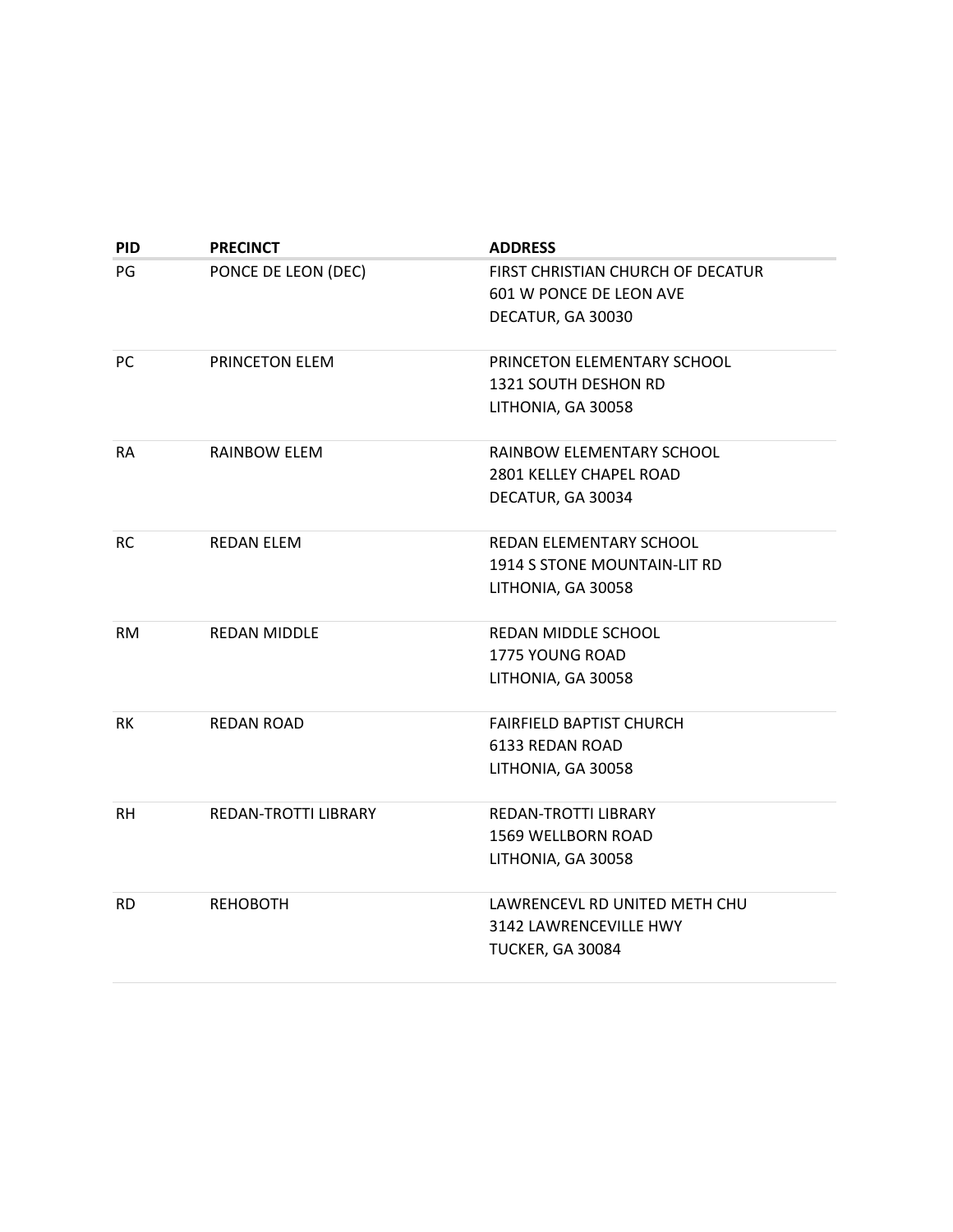| <b>PID</b> | <b>PRECINCT</b>        | <b>ADDRESS</b>                |
|------------|------------------------|-------------------------------|
| <b>RF</b>  | ROCK CHAPEL ELEM       | ROCK CHAPEL ELEM SCHOOL       |
|            |                        | 1130 ROCK CHAPEL ROAD         |
|            |                        | LITHONIA, GA 30058            |
| RL         | ROCK CHAPEL ROAD       | PRINCETON ELEMENTARY SCHOOL   |
|            |                        | 1321 S DESHON RD A            |
|            |                        | LITHONIA, GA 30058            |
| RE.        | ROCKBRIDGE ELEM        | ROCKBRIDGE ELEMENTARY SCHOOL  |
|            |                        | 445 HALWICK WAY               |
|            |                        | STONE MOUNTAIN, GA 30083      |
| RI         | <b>ROCKBRIDGE ROAD</b> | NEW BETHEL A.M.E. CHURCH      |
|            |                        | 8350 ROCKBRIDGE ROAD          |
|            |                        | LITHONIA, GA 30058            |
| RG         | ROWLAND ELEM           | ROWLAND ELEMENTARY SCHOOL     |
|            |                        | 1317 S INDIAN CREEK DR        |
|            |                        | STONE MOUNTAIN, GA 30083      |
| RJ.        | ROWLAND ROAD           | ROWLAND ELEMENTARY SCHOOL     |
|            |                        | 1317 S INDIAN CREEK DR B      |
|            |                        | STONE MOUNTAIN, GA 30083      |
| SA         | SAGAMORE HILLS ELEM    | SAGAMORE HILLS ELEMENTARY SCH |
|            |                        | 1865 ALDERBROOK RD NE         |
|            |                        | ATLANTA, GA 30345             |
| SM.        | <b>SALEM MIDDLE</b>    | SALEM MIDDLE SCHOOL           |
|            |                        | 5333 SALEM ROAD               |
|            |                        | LITHONIA, GA 30038            |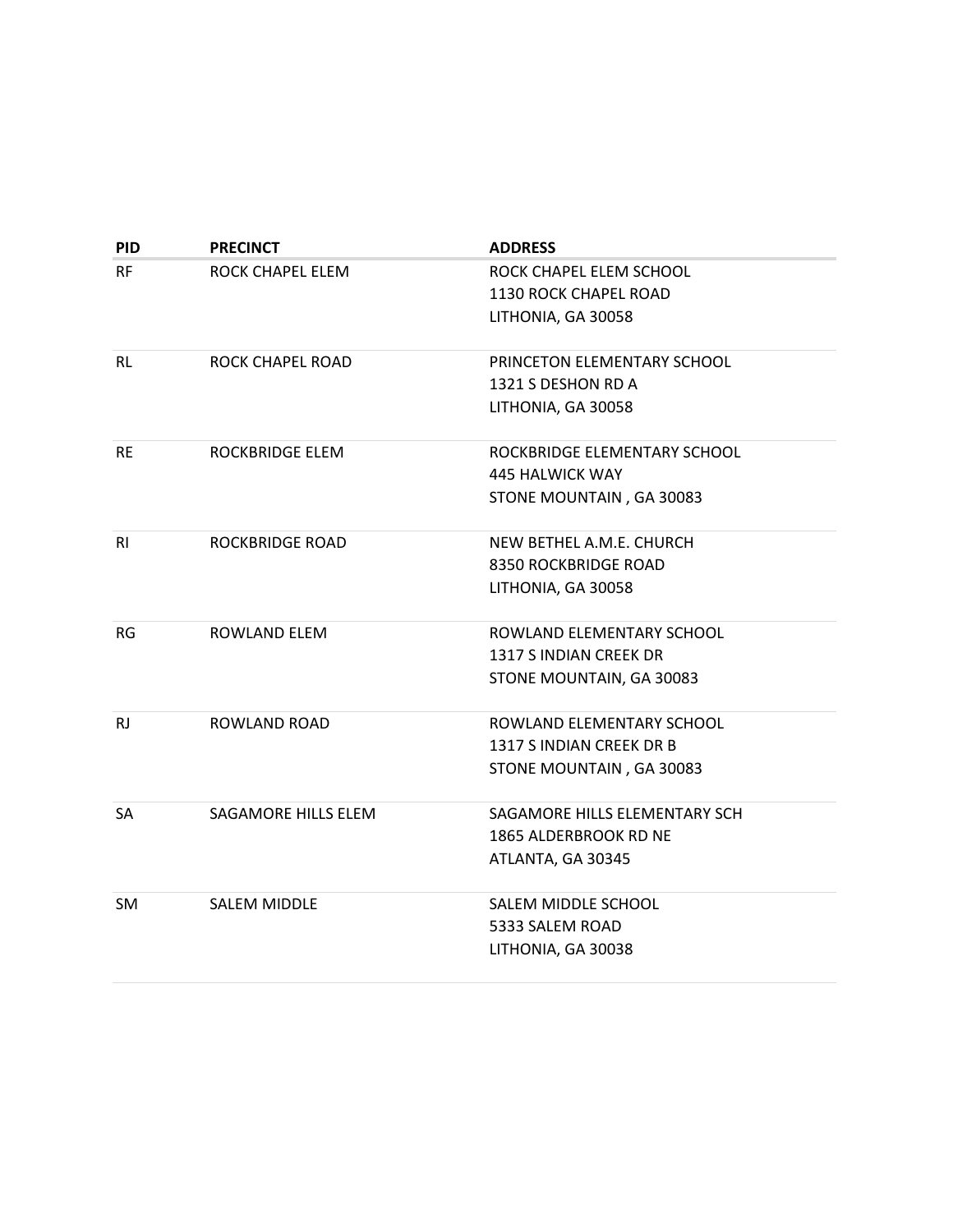| <b>PID</b> | <b>PRECINCT</b>         | <b>ADDRESS</b>                       |
|------------|-------------------------|--------------------------------------|
| <b>SB</b>  | <b>SCOTT</b>            | NORTH DECATUR PRESBYTERIAN CHU       |
|            |                         | 611 MEDLOCK ROAD                     |
|            |                         | DECATUR, GA 30033                    |
| <b>SK</b>  | <b>SHADOW ROCK ELEM</b> | <b>SHADOW ROCK ELEMENTARY SCHOOL</b> |
|            |                         | <b>1040 KINGWAY DRIVE</b>            |
|            |                         | LITHONIA, GA 30058                   |
| SN         | <b>SHAMROCK</b>         | <b>VALLEY BROOK BAPTIST CHURCH</b>   |
|            |                         | 1198 N VALLEY BROOK ROAD             |
|            |                         | DECATUR, GA 30033                    |
| <b>SC</b>  | SHAW-ROBERT SHAW ELEM   | ROBERT SHAW ELEMENTARY SCHOOL        |
|            |                         | <b>385 GLENDALE ROAD</b>             |
|            |                         | SCOTTDALE, GA 30079                  |
| <b>SE</b>  | SILVER LAKE (BHAVN)     | ASHFORD PARK ELEMENTARY SCHOOL       |
|            |                         | 2968 CRAVENRIDGE DR NE ROOM A        |
|            |                         | ATLANTA, GA 30319                    |
| <b>SF</b>  | SKYLAND (BHAVN)         | SKYLAND UNITED METHODIST CHU         |
|            |                         | 1850 SKYLAND TER, NE                 |
|            |                         | ATLANTA, GA 30319                    |
| <b>SH</b>  | <b>SMOKE RISE</b>       | CARMEL MAR THOMA CENTER, ATLANTA     |
|            |                         | 6015 OLD STONE MOUNTAIN ROAD         |
|            |                         | STONE MOUNTAIN, GA 30087             |
| SG         | SNAPFINGER ELEM         | SNAPFINGER ELEMENTARY SCHOOL         |
|            |                         | <b>1365 SNAPFINGER ROAD</b>          |
|            |                         | DECATUR, GA 30032                    |

**June 14, 2022** – This report is based on approved polling places as of the date of publishing and is subject to change. Contact Voter Registration & Elections at voterreg@dekalbcountyga.gov to determine any pending precinct changes.

| www.dekalbvotes.com |
|---------------------|
| $(404)$ 298-4020    |

4380 Memorial Drive, Ste 300 Decatur, GA 30032-1239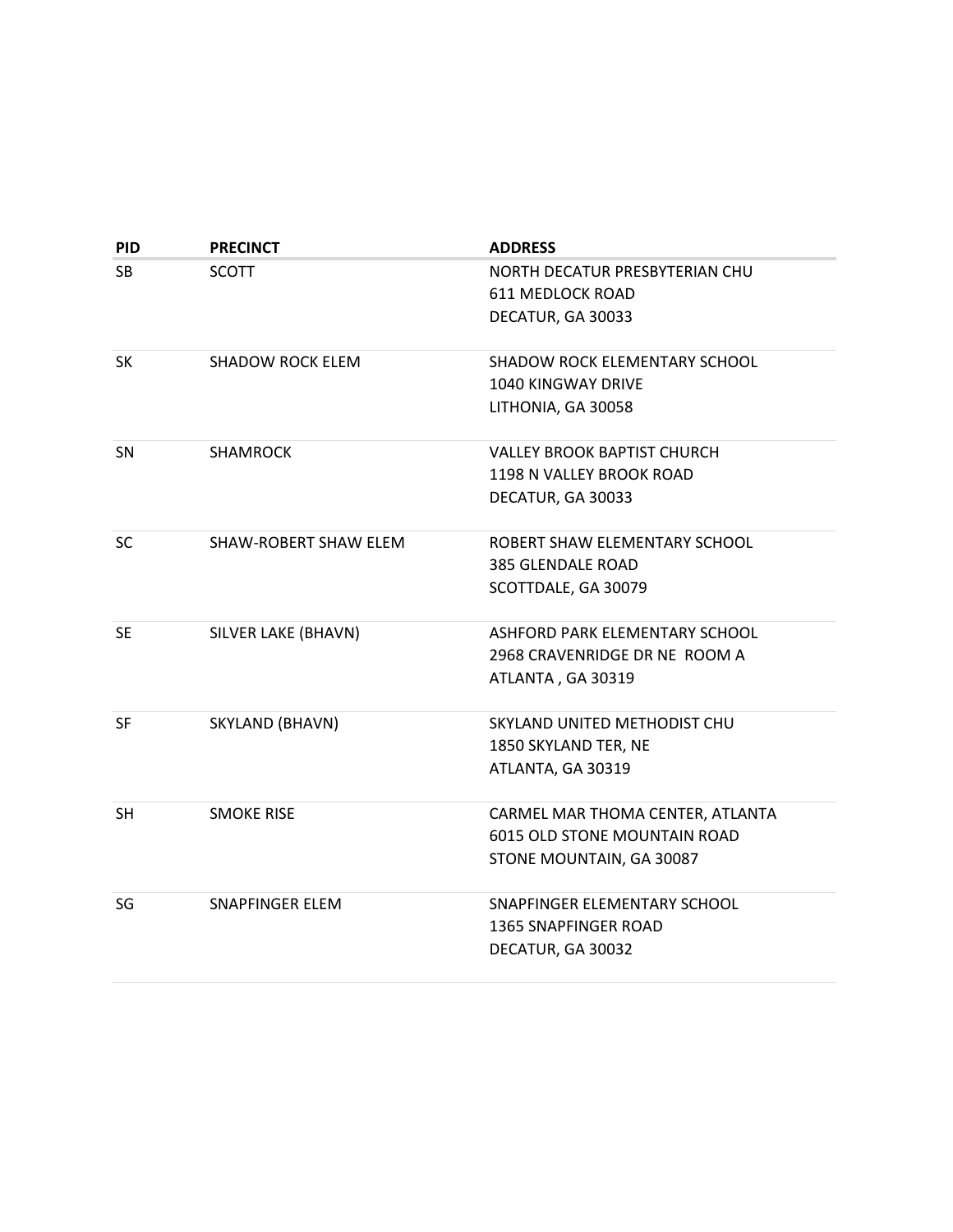| <b>PID</b> | <b>PRECINCT</b>          | <b>ADDRESS</b>                    |
|------------|--------------------------|-----------------------------------|
| SY         | <b>SNAPFINGER ROAD</b>   | MARTIN LUTHER KING JR HIGH SCHOOL |
|            |                          | 3991 SNAPFINGER RD                |
|            |                          | LITHONIA, GA 30038                |
| <b>SR</b>  | SNAPFINGER ROAD N        | CANBY LANE ELEMENTARY SCHOOL      |
|            |                          | <b>4150 GREENHAWK TRAIL B</b>     |
|            |                          | DECATUR, GA 30035                 |
| <b>SS</b>  | <b>SNAPFINGER ROAD S</b> | RAY OF HOPE CHRISTIAN CHURCH      |
|            |                          | 2767 SNAPFINGER ROAD              |
|            |                          | DECATUR, GA 30034                 |
| SO.        | <b>SOUTH DESHON</b>      | ROCK CHAPEL ELEMENTARY SCHOOL     |
|            |                          | 1130 ROCK CHAPEL RD B             |
|            |                          | LITHONIA, GA 30058                |
| SU         | <b>SOUTH HAIRSTON</b>    | ANTIOCH A. M. E. CHURCH           |
|            |                          | <b>765 SOUTH HAIRSTON ROAD</b>    |
|            |                          | STONE MOUNTAIN, GA 30088          |
| <b>SV</b>  | <b>STEPHENSON HIGH</b>   | STEPHENSON HIGH SCHOOL            |
|            |                          | 701 STEPHENSON ROAD               |
|            |                          | STONE MOUNTAIN, GA 30087          |
| ST         | <b>STEPHENSON MIDDLE</b> | STEPHENSON MIDDLE SCHOOL          |
|            |                          | 922 STEPHENSON ROAD               |
|            |                          | STONE MOUNTAIN, GA 30087          |
| SI         | <b>STN MTN MIDDLE</b>    | STONE MOUNTAIN MIDDLE SCHOOL      |
|            |                          | 4301 SARR PARKWAY                 |
|            |                          | STONE MOUNTAIN, GA 30083          |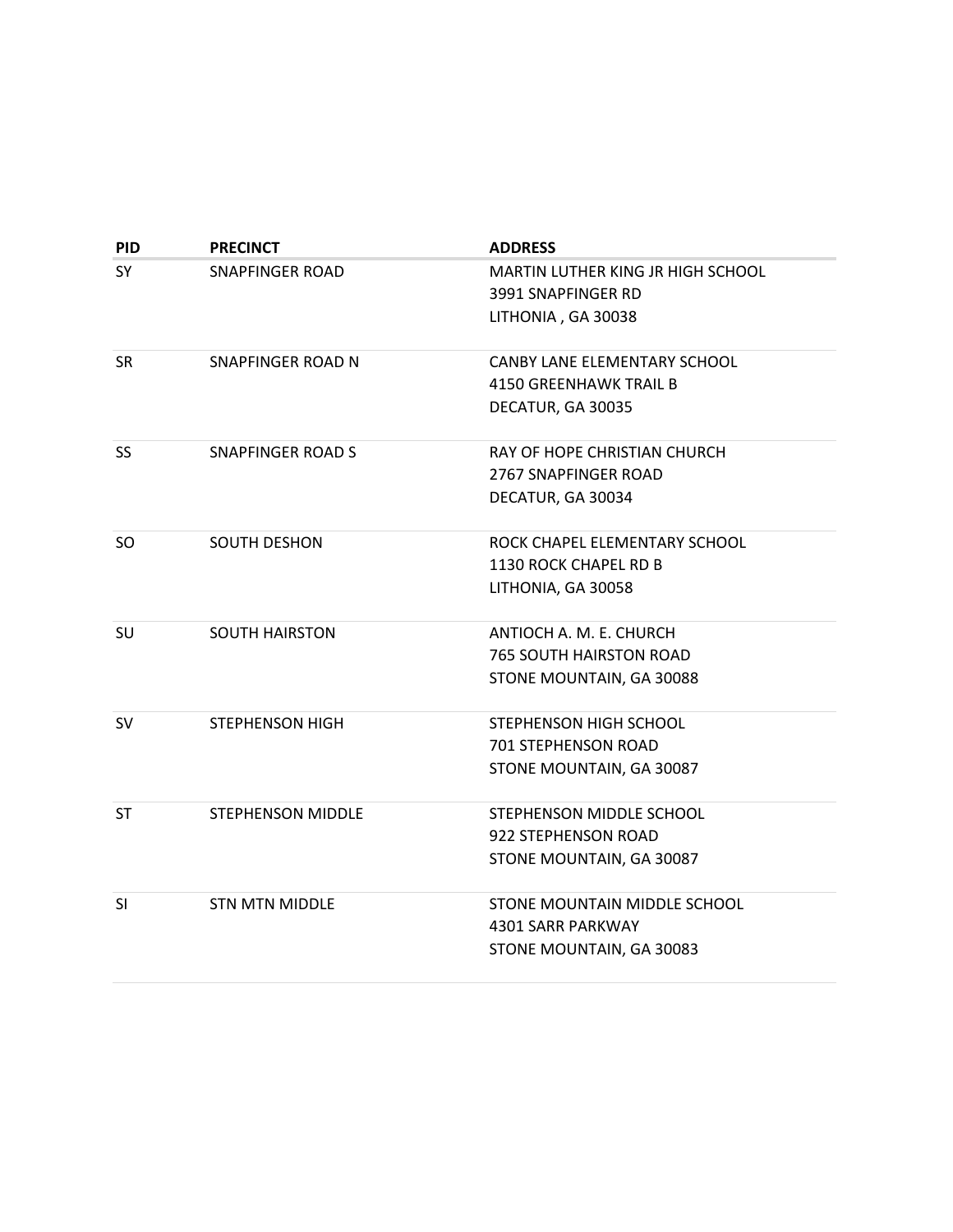| <b>PID</b> | <b>PRECINCT</b>                 | <b>ADDRESS</b>                      |
|------------|---------------------------------|-------------------------------------|
| SJ         | <b>STONE MILL ELEM</b>          | STONE MILL ELEMENTARY SCHOOL        |
|            |                                 | 4900 SHEILA LANE                    |
|            |                                 | STONE MOUNTAIN, GA 30083            |
| <b>SD</b>  | STONE MOUNTAIN ELEM             | STONE MOUNTAIN ELEMENTARY SCH       |
|            |                                 | 6720 JAMES B RIVERS DR              |
|            |                                 | STONE MOUNTAIN, GA 30083            |
| SQ         | STONE MTN (STO)                 | <b>CHAMPION THEME MIDDLE SCHOOL</b> |
|            |                                 | 5265 MIMOSA DRIVE                   |
|            |                                 | STONE MOUNTAIN, GA 30083            |
| <b>SP</b>  | STONE MTN CHAMPION (STO)        | <b>CHAMPION THEME MIDDLE SCHOOL</b> |
|            |                                 | 5265 MIMOSA DRIVE                   |
|            |                                 | STONE MOUNTAIN, GA 30083            |
| <b>SW</b>  | <b>STONECREST LIBRARY (STC)</b> | <b>STONECREST LIBRARY</b>           |
|            |                                 | 3123 KLONDIKE ROAD                  |
|            |                                 | LITHONIA, GA 30038                  |
| <b>SL</b>  | <b>STONEVIEW ELEM</b>           | STONEVIEW ELEMENTARY SCHOOL         |
|            |                                 | <b>2629 HUBER STREET</b>            |
|            |                                 | LITHONIA, GA 30058                  |
| <b>TA</b>  | <b>TERRY MILL</b>               | <b>GREATER PINEY GROVE BAPTIST</b>  |
|            |                                 | 1879 GLENWOOD AVE                   |
|            |                                 | ATLANTA, GA 30316                   |
| TG         | TILLY MILL ROAD (DUN)           | KINGSWOOD UNITED METHODIST CHU      |
|            |                                 | 4896 N PEACHTREE RD                 |
|            |                                 | DUNWOODY, GA 30338                  |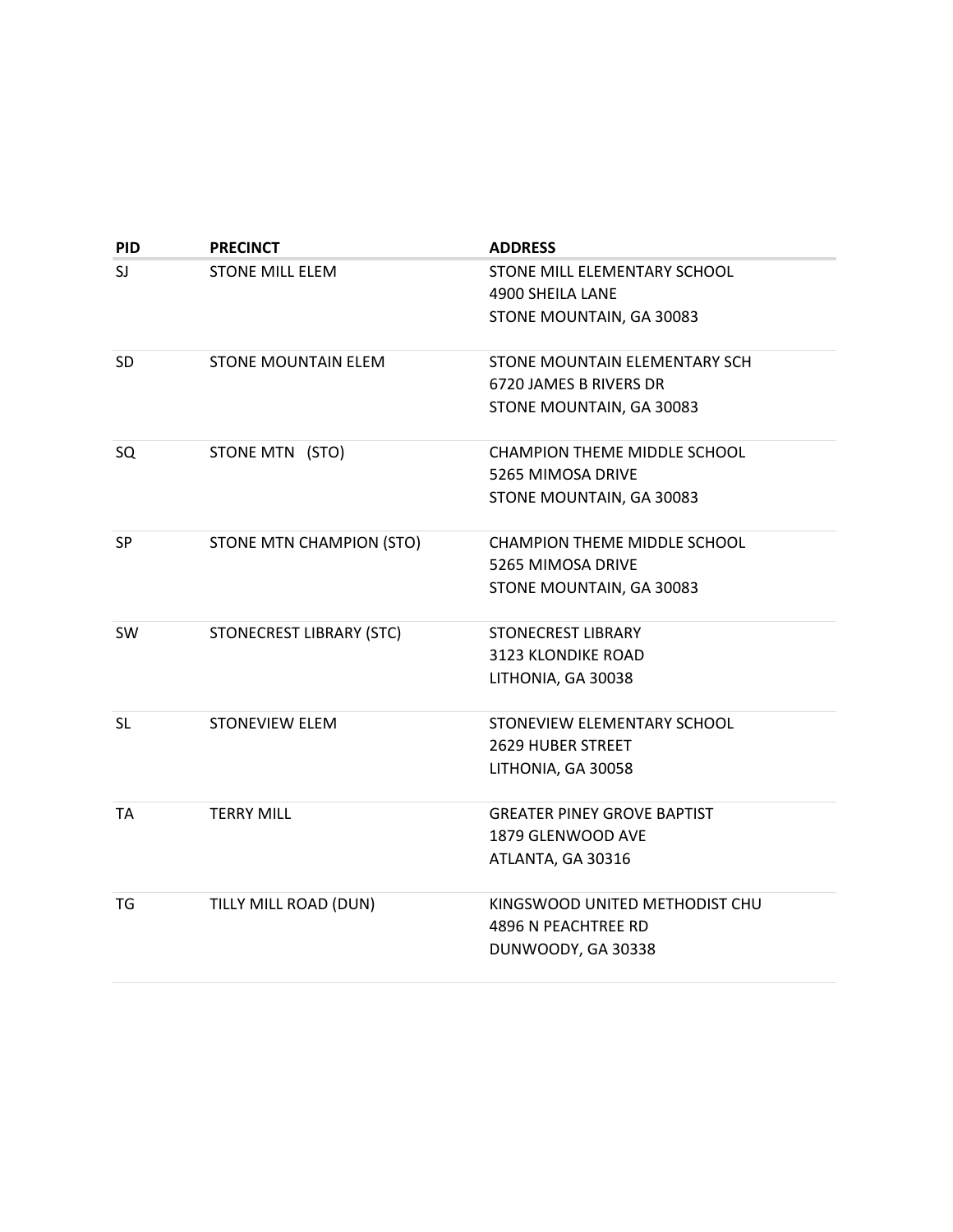| <b>PID</b> | <b>PRECINCT</b>              | <b>ADDRESS</b>                         |
|------------|------------------------------|----------------------------------------|
| TC         | <b>TONEY ELEM</b>            | <b>TONEY ELEMENTARY SCHOOL</b>         |
|            |                              | 2701 OAKLAND TERRACE                   |
|            |                              | DECATUR, GA 30032                      |
| TH         | <b>TUCKER</b>                | <b>TUCKER HIGH SCHOOL</b>              |
|            |                              | 5036 LAVISTA RD                        |
|            |                              | TUCKER, GA 30084                       |
| <b>TF</b>  | <b>TUCKER LIBRARY</b>        | REID H COFER LIBRARY                   |
|            |                              | 5234 LAVISTA RD                        |
|            |                              | TUCKER, GA 30084                       |
| VB         | <b>VALLEY BROOK</b>          | <b>VALLEY BROOK BAPTIST CHURCH</b>     |
|            |                              | 1198 N VALLEY BROOK ROAD               |
|            |                              | DECATUR, GA 30033                      |
| <b>WA</b>  | <b>WADSWORTH</b>             | COLUMBIA DRIVE UNITED METHODIST CHURCH |
|            |                              | 2067 COLUMBIA DRIVE                    |
|            |                              | DECATUR, GA 30032                      |
| WI         | <b>WARREN TECH</b>           | <b>WARREN TECHNICAL SCHOOL</b>         |
|            |                              | 3075 ALTON ROAD                        |
|            |                              | CHAMBLEE, GA 30341                     |
| <b>WB</b>  | <b>WESLEY CHAPEL LIBRARY</b> | <b>WILLIAM C BROWN LIBRARY</b>         |
|            |                              | 2861 WESLEY CHAPEL ROAD                |
|            |                              | DECATUR, GA 30034                      |
| <b>WK</b>  | <b>WHITE OAK</b>             | WHITE OAK HILLS BAPTIST CHURCH         |
|            |                              | 5171 REDAN ROAD                        |
|            |                              | STONE MOUNTAIN, GA 30088               |